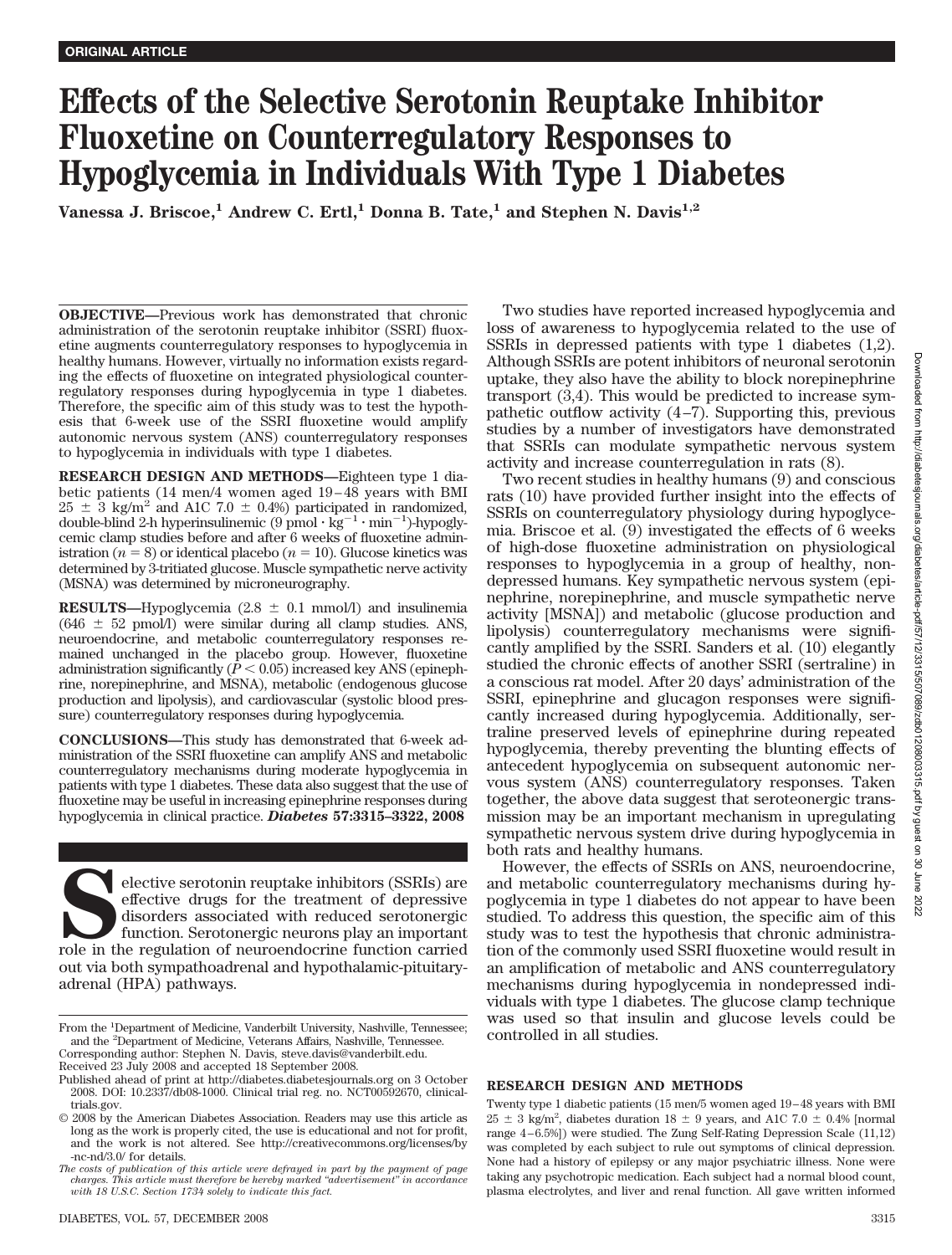consent. Studies were approved by the Vanderbilt University Human Subjects Institutional Review Board.

All study patients were asked to avoid any exercise and consume their usual weight-maintaining diet for 3 days before each experiment. All patients performed intensive home blood glucose monitoring (i.e., at least four glucose tests per day) and were asked to avoid hypoglycemia for at least 5 days before a study. On the day before a study, intermediate or long-acting insulin was discontinued and replaced by injections of regular insulin before breakfast and lunch. Each subject was admitted to the Vanderbilt General Clinical Research Center (GCRC) at 5:00 P.M. on the evening before an experiment. At this time, two intravenous cannulae were inserted under 1% lidocaine local anesthesia. One cannula was placed in a retrograde fashion into a vein on the back of the hand. This hand would be placed in a heated box (55– 60°C) during the study so that arterialized blood could be obtained (13). The other cannula was placed in the contralateral arm for infusions. Patients then received a standardized evening meal, and a continuous low-dose infusion of insulin was started to normalize plasma glucose. The insulin infusion was adjusted overnight to maintain blood glucose between 4.4 and 7.2 mmol/l.

**Hypoglycemia experiments.** After an overnight 10-h fast at 0 min, a primed (18- $\mu$ Ci) continuous infusion (0.18  $\mu$ Ci/min) of high-performance liquid chromatography (HPLC)-purified  $[3\text{-}^{3}H]$ glucose (11.5 mCi · mmol<sup>-1</sup> · l<sup>-1</sup>; Perkin Elmer Life Sciences, Boston, MA) was administered via a precalibrated infusion pump (Harvard Apparatus, South Natick, MA). A period of 90 min was allowed to elapse followed by a 30-min basal control period and a 120-min hyperinsulinemic-hypoglycemic experimental period. An insulin infusion solution was prepared with normal saline containing 3% (vol/vol) of the subject's own plasma. At time 120 min, a primed constant  $(9.0 \text{ pmol} \cdot \text{kg}^{-1} \cdot \text{min}^{-1})$ infusion of insulin (Human Regular Insulin; Eli Lilly, Indianapolis, IN) was started and continued until 240 min. The rate of fall of glucose was controlled (0.06 mmol/min) and the glucose nadir (2.8 mmol/l) was achieved using a modification of the glucose clamp technique (14). During the clamp period, plasma glucose was measured every 5 min, and a 20% dextrose infusion was adjusted so that plasma glucose levels were held constant at  $2.8 \pm 0.1$  mmol/l (15). Potassium chloride (20 mmol/l) was infused during the clamp to reduce insulin-induced hypokalemia. After completion of the 2-h test period, the plasma glucose was rapidly restored to euglycemia with 20% dextrose. A second identical hyperinsulinemic-hypoglycemic clamp was performed after 6 weeks of the study medication.

**Study medication.** After the initial 1-day clamp study, volunteers were given a 1-week medication supply of either fluoxetine or placebo for 6 weeks. The fluoxetine dose was as follows: 20 mg/day during week 1, 40 mg/day during week 2, 60 mg/day during week 3, and 80 mg/day during weeks 4 – 6. The study was carried out in a double-blind fashion with volunteers and investigators blinded to the treatment group assigned. Stratified blocked randomization was performed by the Vanderbilt Investigational Drug Pharmacy. The subjects were stratified according to sex because it is known to affect the counterregulatory response (16). Randomization was performed within each sex, and blocks of two were used to ensure an equal number of men and women in the placebo and fluoxetine treatment groups.

During the 6-week treatment period, volunteers came to the GCRC once a week for monitoring of compliance and adverse events. Compliance was determined via a pill count and a blood draw to measure serum fluoxetine levels. Two subjects (1 man/1 woman) in the fluoxetine group withdrew from the study because of side effects. The withdrawals occurred early at the 20-mg dose and were described as feelings of tiredness and nonspecific malaise. In the remaining subjects, fluoxetine was very well tolerated, with no reports of side effects. After taking either placebo or fluoxetine for 6 weeks, subjects underwent another single-day hypoglycemic clamp study as previously described. Thus, 18 subjects (8 fluoxetine/10 placebo) completed both hypoglycemia clamp studies. On completion of this second 1-day study, subjects were tapered off the study medication (placebo or fluoxetine). Those receiving fluoxetine were given it for 1 week at 40 mg/day and 1 week at 20 mg/day. Once subjects finished the medication, they were unblinded as to the medication they had taken.

**Direct measurement of MSNA.** MSNA was recorded from the peroneal nerve at the level of the fibular head and popliteal fossa (17,18). Nerve activity was recorded on a PC-based Windaq data acquisition system at 1,000 H2Z channel-1 (DATAQ Instruments, Akron, OH). Five-minute Windaq files were analyzed with a MatLab GUIDE interface (to adjust for an individual's 1.3-s nerve burst delay from a once-removed R-R interval, automatically detected by pulse synchronicity, a 2:1 signal:noise ratio, and wave-form shape). Further criteria for acceptable MSNA recordings were that *1*) electrical stimulation produced muscle twitches but not paresthesia, *2*) nerve activity increased during phase II of the Valsalva maneuver (hypotensive phase) and was suppressed during phase IV (blood pressure overshoot), and *3*) nerve activity increased in response to held expiration.

**Tracer calculations.** Rates of glucose appearance  $(R_a)$ , endogenous glucose production (EGP), and glucose utilization were calculated according to the methods of Wall et al. (19). EGP was calculated by determining the total  $R_a$ (this comprises EGP and any exogenous glucose infused to maintain the desired hypoglycemia) and subtracting it from the amount of exogenous glucose infused. It is now recognized that this approach is not fully quantitative because underestimates of total  $R_a$  and rate of glucose disposal  $(R_d)$  can be obtained. The use of a highly purified tracer and taking measurements under steady-state conditions (i.e., constant specific activity) in the presence of low glucose flux eliminates most, if not all, of the problems. In addition, to maintain a constant specific activity, isotope delivery was increased commensurate with increases in exogenous glucose infusion. During these studies, only glucose flux results from the steady-state basal and the final 30-min periods of the hypoglycemic clamps are reported.

**Analytical methods.** Plasma glucose concentrations were measured in triplicate using the glucose oxidase method with a glucose analyzer (Beckman, Fullerton, CA). Glucagon was measured by radioimmunoassay (RIA) with an interassay coefficient of variation (CV) of 12% (20). Insulin was measured as previously described (21) with an interassay CV of 9%. Catecholamines were determined by HPLC (22) with an interassay of 12% for epinephrine and 8% for norepinephrine. Cortisol was assayed using the Clinical Assays Gamma Coat RIA kit with an interassay CV of 6%. Growth hormone was determined by RIA (23) with a CV of 8.6%. Pancreatic polypeptide was measured by RIA using the method of Hagopian et al. (24) with an interassay CV of 8%. Lactate, glycerol, alanine, and  $\beta$ -hydroxybutyrate were measured in deproteinized whole blood using the method of Lloyd et al. (25). Nonesterified fatty acids (NEFAs) were measured using the WAKO kit adopted for use on a centrifugal analyzer (26). Fluoxetine and norfluoxetine were determined by gas chromatography with electron capture detection based on a modification described by Torok-Both et al. (27).

Blood for hormones and intermediary metabolites was drawn twice during the control period and every 15 min during the experimental period. Cardiovascular parameters (pulse, systolic, diastolic, and mean arterial pressure) were measured noninvasively by a Dinamap (Critikon, Tampa, FL) every 10 min throughout each study starting at 80 min.

Hypoglycemic symptoms were quantified using a previously validated semiquantitative questionnaire (28). Each individual was asked to rate his/her experience of the symptoms twice during the control period and every 15 min during experimental periods. Symptoms measured included sweat, tremor/ shaking, feeling hot, thirsty/dry mouth, agitation/irritability, palpitations, feeling tired/fatigued, confusion, dizziness, difficulty thinking, blurriness of vision, and sleepiness. The ratings of the first six symptoms were summed to get the autonomic score, whereas the ratings from the last six symptoms provide a neuroglycopenic symptom score.

**Statistical analysis.** Data are expressed as means  $\pm$  SE and were analyzed using standard, parametric, and one- and two-way ANOVA and with repeated measures where appropriate (SigmaStat; SPSS Science, Chicago, IL). Tukey's post hoc analysis was used to delineate statistical significance across time within each group and for each group compared with the control group. A *P* value of  $< 0.05$  was accepted as statistically significant. The baseline and final 30 min of hypoglycemia were compared for most parameters because steady-state glucose levels, insulin levels, and glucose infusion rates were achieved by this time.

## **RESULTS**

**Glucose, insulin, and fluoxetine levels.** Basal plasma glucose levels were  $6.3 \pm 0.3$  and  $5.6 \pm 0.2$  mmol/l in the clamps before fluoxetine and before placebo. Basal glucose levels were similar  $(6.1 \pm 0.3 \text{ and } 5.5 \pm 0.3 \text{ mmol/l})$ after 6 weeks of fluoxetine or placebo. Plasma glucose levels reached steady state by 30 min, and equivalent hypoglycemia (2.8  $\pm$  0.1 mmol/l) was maintained during all clamp procedures (Fig. 1). Basal and steady-state insulin levels for both fluoxetine and placebo groups were similar during studies before the clamp (fluoxetine,  $120 \pm 18$  and 660  $\pm$  24 pmol/l, and placebo, 126  $\pm$  30 and 648  $\pm$  54 pmol/l) and after clamp (fluoxetine  $120 \pm 18$  and  $630 \pm 42$ pmol/l, and placebo,  $144 \pm 30$  and  $667 \pm 36$  pmol/l) (Fig. 2). A1C levels were unchanged during fluoxetine  $(7.0 \pm 0.3)$ to 6.8  $\pm$  0.3%) and placebo (6.9  $\pm$  0.3 to 6.9  $\pm$  0.3%) administration. Similarly, weight was constant during both fluoxetine (74.2  $\pm$  13 to 73  $\pm$  7 $\pm$ 14.3 kg) and placebo  $(77.5 \pm 9 \text{ to } 77.4 \pm 9 \text{ kg})$  administration. Mean fluoxetine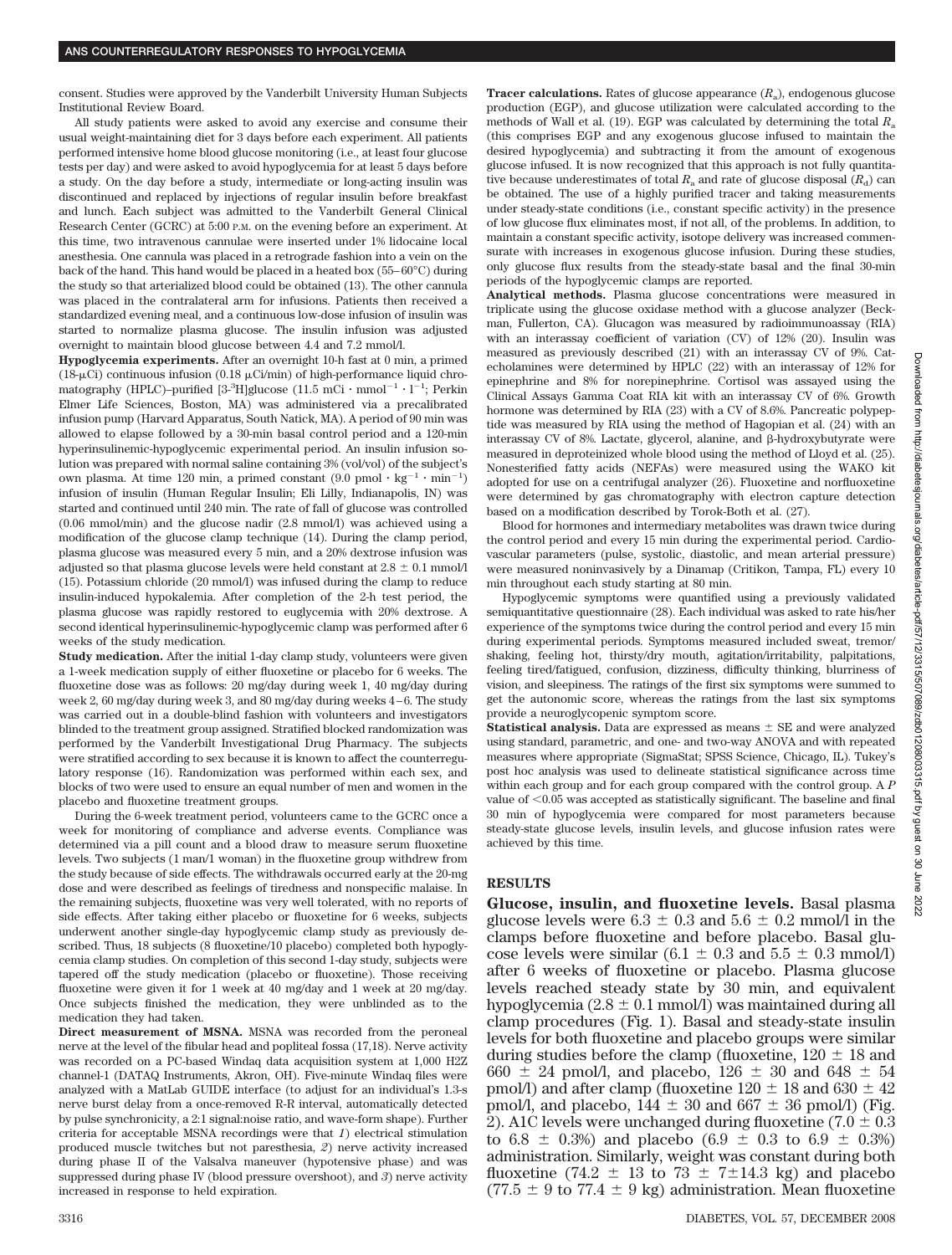

**FIG. 1. Plasma glucose (***A***) and insulin (***B***) concentrations (means SE) during hypoglycemic clamp studies in 18 individuals (14 men/4 women)** with type 1 diabetes before and after 6 weeks of fluoxetine or placebo administration. pre-SSRI,  $\bigcirc$ ; post-SSRI,  $\blacksquare$ ; pre-placebo,  $\bigtriangleup$ ; post-placebo,  $\blacktriangledown$ .

and norfluoxetine levels at the end of the study were  $274.13 \pm 45$  and  $188.38 \pm 34$  ng/ml, respectively, in the SSRI group and were undetectable in the placebo group. **Neuroendocrine counterregulatory hormones.** Epinephrine responses were significantly higher  $(P < 0.05)$ during the final 30 min of hypoglycemia after fluoxetine  $(5,436 \pm 808 \text{ pmol/l})$  compared with before treatment  $(3,815 \pm 841 \text{ pmol/l})$  and after placebo  $(3,198 \pm 791 \text{ m})$ pmol/l) hypoglycemic clamp. Epinephrine responses were similar during the final 30 min of the hypoglycemic clamps before and after placebo (Fig. 2).

Norepinephrine responses were significantly higher  $(P < 0.05)$  during the final 30 min of after fluoxetine (2.3  $\pm$ 

**A**

0.3 nmol/l) compared with before treatment (1.7  $\pm$  0.2 nmol/l) and after placebo (1.6  $\pm$  0.2 nmol/l). Norepinephrine responses were similar during the final 30 min of hypoglycemia during the studies before and after placebo (Fig. 2).

Cortisol levels were increased  $(P < 0.05)$  in the afterfluoxetine versus the after-placebo groups (800  $\pm$  55 vs.  $635 \pm 83$  nmol/l). Cortisol levels remained unchanged during placebo administration.

Peak pancreatic polypeptide levels during hypoglycemia were practically unchanged (135  $\pm$  37 vs. 138  $\pm$ 27 nmol/l) after fluoxetine administration compared with values before treatment, respectively. Pancreatic



**FIG. 2. Mean plasma epinephrine (***A***), cortisol (***B***), and norepinephrine (***C***) levels (means SE) during the basal period and the final 30 min of hypoglycemic clamp studies in 18 individuals (14 men/four women) with type 1 diabetes before and after 6 weeks of fluoxetine or placebo administration. \*Plasma epinephrine, norepinephrine, and cortisol levels are significantly increased (***P* **< 0.05) following fluoxetine. pre-SSRI,** E**; post-SSRI,**  $\blacksquare$ **; pre-placebo,**  $\triangle$ **; post-placebo,**  $\blacktriangledown$ **.**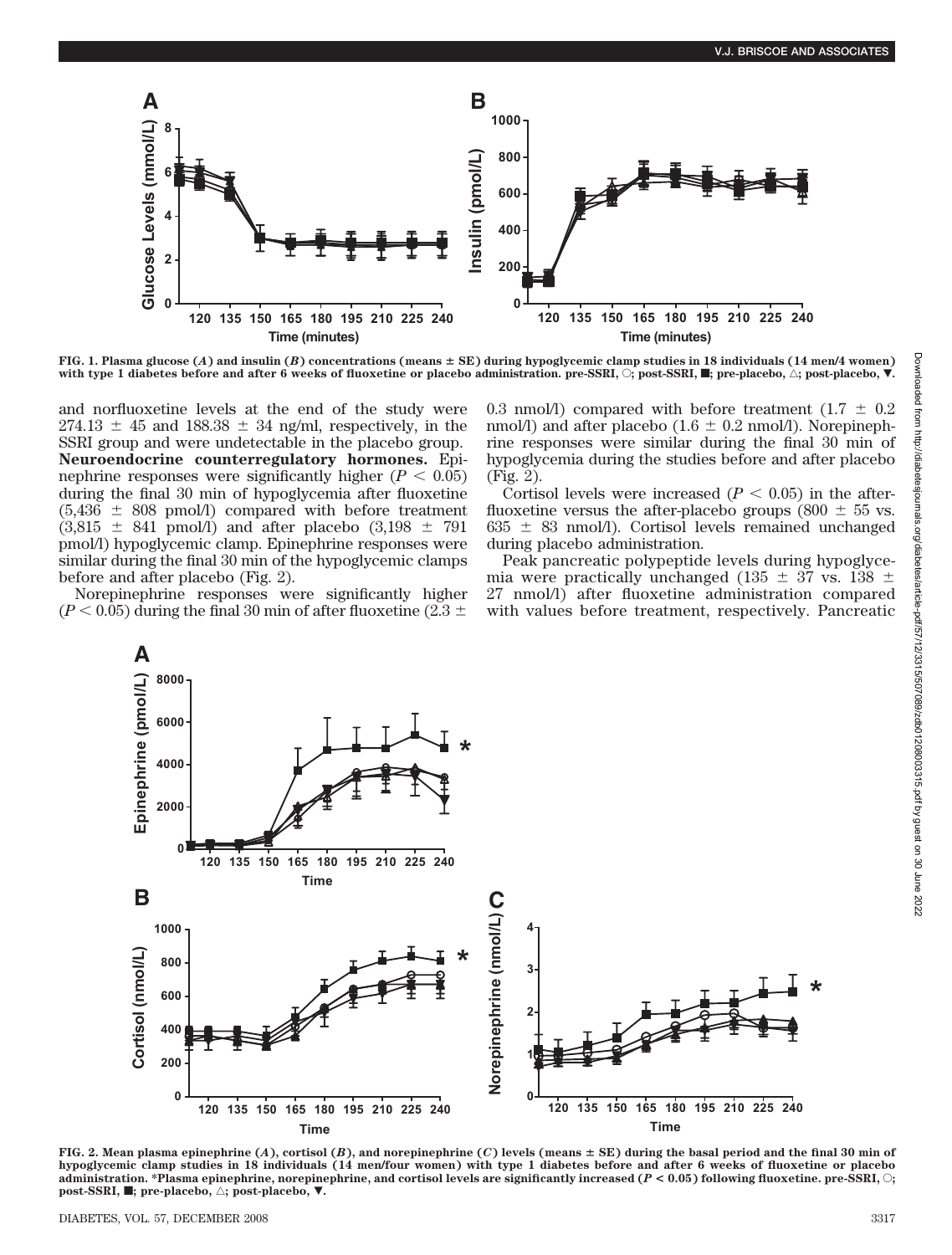

**FIG. 3. Mean plasma pancreatic polypeptide (***A***), glucagon (***B***), and growth hormone (***C***) levels (means SE) during the basal period and the final 30 min of hypoglycemic clamp studies in 18 individuals (14 men/four women) with type 1 diabetes before and after 6 weeks of fluoxetine or placebo administration.**

polypeptide levels were also similar for the control group after placebo (115  $\pm$  35 nmol/l) versus before placebo (121  $\pm$  26 nmol/l) during the final 30 min of hypoglycemia (Fig. 3).

Glucagon responses were similar during hypoglycemia in all groups (before/after fluoxetine and before/after placebo) (Fig. 3). Fluoxetine and placebo had similar effects on growth hormone responses during hypoglycemia. Growth hormone levels during the studies before and after fluoxetine were  $41 \pm 7$  vs.  $36 \pm 6$  ng/l, respectively, and were  $41 \pm 10$  vs.  $34 \pm 7$  ng/l for the before- and afterplacebo groups, respectively (Fig. 3).

**MSNA.** MSNA increased by a significantly greater amount  $(P < 0.05)$  during hypoglycemia after fluoxetine  $(16 \pm 3 \text{ bursts/min})$  versus both after placebo  $(10 \pm 2 \text{ s})$ bursts/min) and before fluoxetine ( $5 \pm 2$  bursts/min). There were no differences in the after-placebo versus before-placebo responses (Fig. 4).



**FIG. 4.** -**MSNA (***A***) and total symptom (***B***) responses during the final 30 min of hypoglycemic clamp studies in 18 individuals (14 men/4 women) with type 1 diabetes before and after 6 weeks of fluoxetine or placebo administration. Data are means SE. \*MSNA responses are significantly increased (***P* **< 0.05) following fluoxetine.**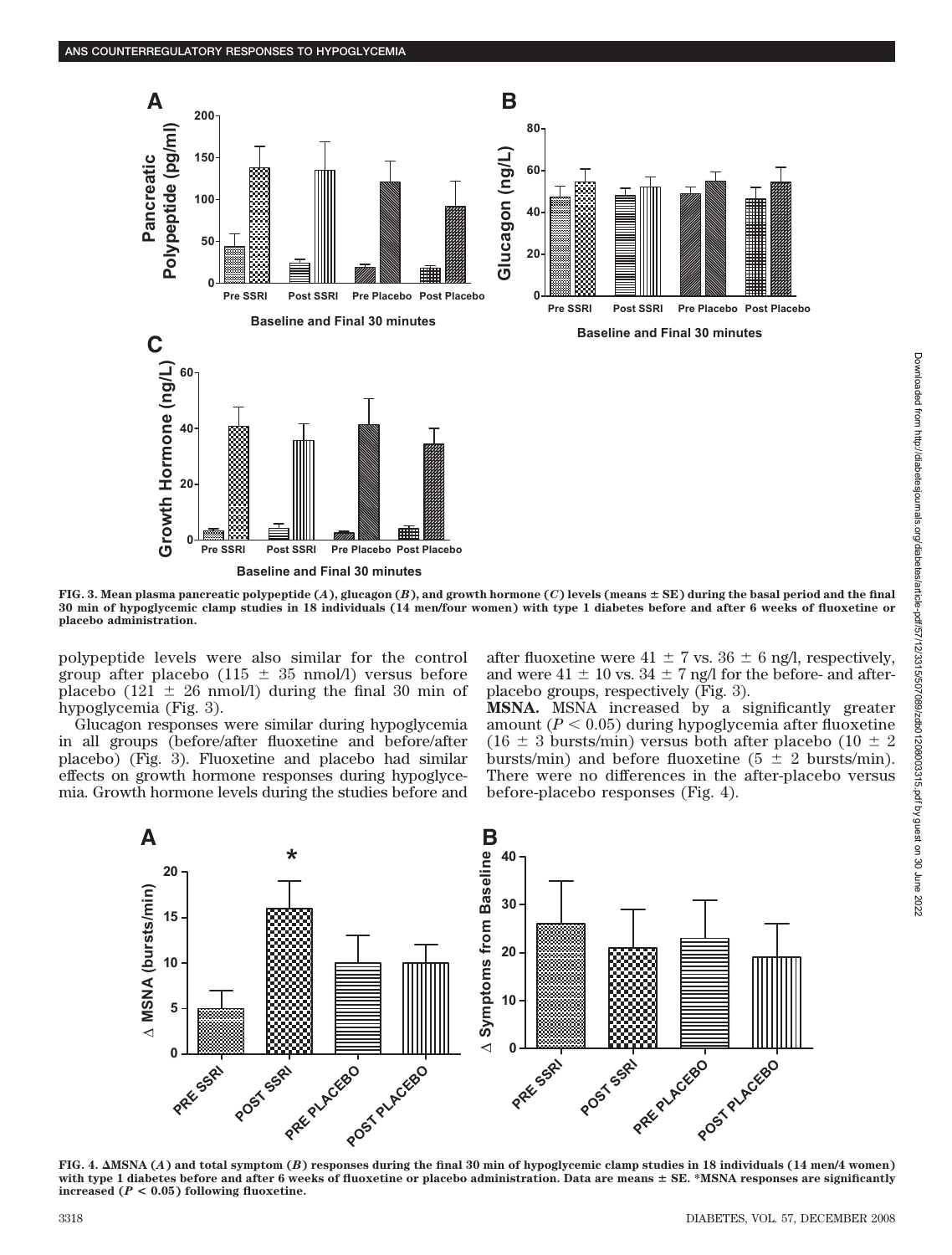## TABLE 1

Glucose specific activity during the basal period and the final 30 min of hyperinsulinemic-hypoglycemic clamps in subjects with type 1 diabetes before and after 6 weeks of fluoxetine or placebo administration

|                   | Glucose specific activity (dpm/mmol) |              |                 |                  |                   |                   |  |  |
|-------------------|--------------------------------------|--------------|-----------------|------------------|-------------------|-------------------|--|--|
|                   | $-20$ min                            | $-10$ min    | $0 \text{ min}$ | $90 \text{ min}$ | $105 \text{ min}$ | $120 \text{ min}$ |  |  |
| Before fluoxetine | $364 \pm 22$                         | $341 \pm 25$ | $367 \pm 18$    | $273 \pm 22$     | $289 + 13$        | $276 \pm 12$      |  |  |
| After fluoxetine  | $334 \pm 42$                         | $353 \pm 33$ | $359 \pm 33$    | $262 \pm 22$     | $260 + 20$        | $247 \pm 20$      |  |  |
| Before placebo    | $326 \pm 18$                         | $334 \pm 24$ | $338 + 19$      | $271 \pm 22$     | $263 + 17$        | $259 \pm 19$      |  |  |
| After placebo     | $365 \pm 24$                         | $369 \pm 22$ | $376 + 24$      | $300 + 20$       | $289 + 18$        | $272 \pm 18$      |  |  |

Data are means  $\pm$  SE.

**Glucose kinetics.** Glucose specific activity (disintegrations per minute per milligram) was in a steady state during the basal period and the final 30 min of all hyperinsulinemic-hypoglycemic clamps (Table 1).

EGP after fluoxetine  $(11 \pm 1.1 \mu \text{mol} \cdot \text{kg}^{-1} \cdot \text{min}^{-1})$  was significantly increased  $(P < 0.05)$  during the final 30 min of hypoglycemia compared with before fluoxetine  $(5.1 \pm 1.1)$  $\mu$ mol·kg<sup>-1</sup>·min<sup>-1</sup>), before placebo (2.2 ± 1.6  $\mu$ mol·kg<sup>-1</sup>  $\cdot$  min<sup>-1</sup>), and after placebo (5.0  $\pm$  2.2 µmol  $\cdot$  kg<sup>-1</sup>  $\cdot$  min<sup>-1</sup>). Glucose infusion rates were  $14.3 \pm 6.1$ and  $8.9 \pm 3.9$  µmol  $\cdot$  kg<sup>-1</sup>  $\cdot$  min<sup>-1</sup> after placebo and after fluoxetine, respectively. Glucose *R*ds during the final 30 min of hypoglycemia were  $19 \pm 2.8$  and  $19.8 \pm 3.3$  after placebo and after fluoxetine, respectively (Fig. 5).

**Intermediary metabolism.** Baseline glycerol, lactate, -hydroxybutyrate, NEFA, and alanine levels were similar among groups (Table 2). Glycerol levels were significantly greater  $(P < 0.05)$  after fluoxetine  $(115 \pm 18 \mu \text{mol/l})$ compared with after placebo (83  $\pm$  16  $\mu$ mol/l) or before fluoxetine (73  $\pm$  5 µmol/l). There was no difference in the increase of glycerol in the studies before and after placebo (Table 2).

There was an increase in NEFA levels during hypoglycemia after fluoxetine (182  $\pm$  64 µmol/l) compared with after placebo (91  $\pm$  25 µmol/l) and before fluoxetine (93  $\pm$ 24  $\mu$ mol/l) ( $P < 0.05$ ) studies. There was no difference in the increase of NEFA levels during hypoglycemia in the studies before and after placebo. Blood lactate, alanine, and  $\beta$ -hydroxybutyrate levels were similar during the four series of hypoglycemic clamps and were unaffected by fluoxetine or placebo administration (Table 2).

**Cardiovascular parameters.** Basal heart rate and blood pressure were not different after a 6-week administration of fluoxetine. Heart rate was significantly higher  $(P < 0.05)$ during the final 30 min of groups after fluoxetine compared with before fluoxetine and after placebo (80  $\pm$  4 vs.  $74 \pm 5$  and  $69 \pm 5$  bpm, respectively). Heart rate was similar in the control group (after placebo 69  $\pm$  5 bpm vs. before placebo,  $67 \pm 8$  bpm). Systolic blood pressure was significantly increased during hypoglycemia in the group after fluoxetine versus the before-fluoxetine and afterplacebo groups (127  $\pm$  4 vs. 113  $\pm$  3 and 115  $\pm$  6 mmHg, respectively;  $P \leq 0.05$ ). There were no differences in systolic blood pressure in the placebo control group (after placebo  $115 \pm 6$  mmHg vs. before placebo  $119 \pm 5$  mmHg). Diastolic blood pressure was also increased after fluoxetine  $(P < 0.05)$  compared with after placebo and before fluoxetine (67  $\pm$  2 vs. 61  $\pm$  3 and 61  $\pm$  1 mmHg, respectively; Table 3).

**Symptom response.** There were no differences in total symptom scores in the experimental group when compared with groups before fluoxetine or after placebo. Similarly, no significant differences occurred in the control group after placebo compared with the clamp study before placebo (Fig. 4). Both autonomic and neuroglycopenic symptoms scores were similar during hypoglycemia be-



**FIG. 5. Glucose kinetics during the basal period and the final 30 min of hypoglycemic clamp studies in 18 individuals (14 men/4 women) with type 1 diabetes before and after 6 weeks of fluoxetine or placebo administration. Data are means SE. \*EGP is significantly increased (***P* **< 0.05) following fluoxetine administration.**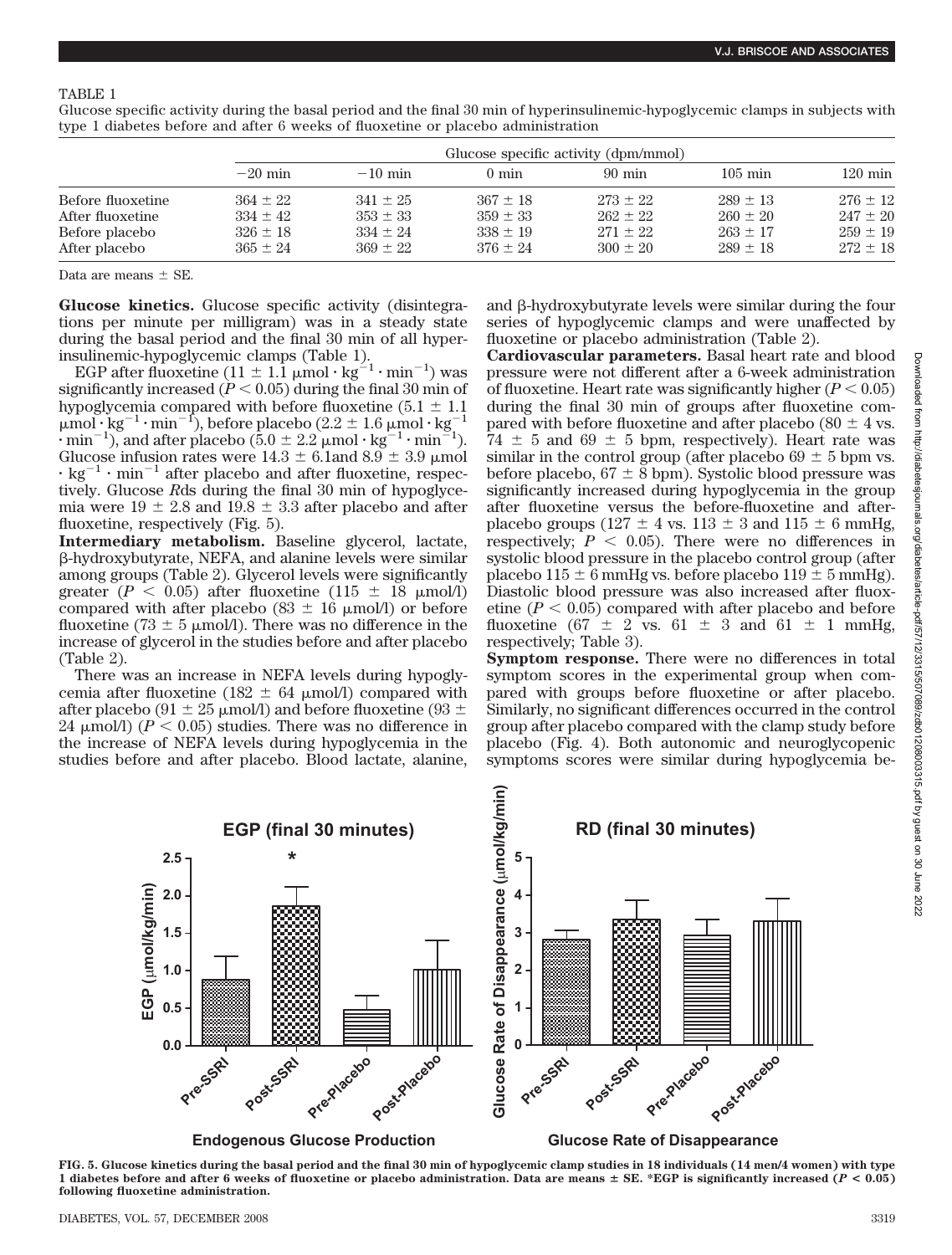#### TABLE 2

Plasma glycerol, lactate,  $\beta$ -hydroxybutyrate, NEFA, and alanine levels during the basal period and the final 30 min of hyperinsulinemic-hypoglycemic clamp studies in type 1 diabetes before and after 6 weeks of fluoxetine or placebo administration

|                                         | Basal period      | Final 30 min      |
|-----------------------------------------|-------------------|-------------------|
| Glycerol (µmol/l)                       |                   |                   |
| Before treatment                        | $58 \pm 7$        | $65 \pm 8$        |
| After fluoxetine                        | $95 \pm 25$       | $110 \pm 21*$     |
| Before treatment                        | $67 \pm 15$       | $74 \pm 15$       |
| After placebo                           | $73 \pm 11$       | $80 \pm 17$       |
| Lactate $(mmol/l)$                      |                   |                   |
| Before treatment                        | $0.4 \pm 0.04$    | $0.75 \pm 0.09$   |
| After fluoxetine                        | $0.3 \pm 0.02$    | $0.83 \pm 0.15$   |
| Before treatment                        | $0.4 \pm 0.04$    | $0.75 \pm 0.09$   |
| After placebo                           | $0.4 \pm 0.05$    | $0.84 \pm 0.00$   |
| $\beta$ -Hydroxybutyrate ( $\mu$ mol/l) |                   |                   |
| Before treatment                        | $0.099 \pm 0.089$ | $0.05 \pm 0.03$   |
| After fluoxetine                        | $0.046 \pm 0.026$ | $0.02 \pm 0.01$   |
| Before treatment                        | $0.07 \pm 0.004$  | $0.019 \pm 0.002$ |
| After placebo                           | $0.07 \pm 0.005$  | $0.02 \pm 0.01$   |
| $NEFA$ ( $\mu$ mol/l)                   |                   |                   |
| Before treatment                        | $149 \pm 38$      | $93 \pm 24$       |
| After fluoxetine                        | $165 \pm 41$      | $182 \pm 64*$     |
| Before treatment                        | $131 \pm 34$      | $86 \pm 22$       |
| After placebo                           | $212 \pm 37$      | $91 \pm 24$       |
| Alanine $(\mu \text{mol/l})$            |                   |                   |
| Before treatment                        | $0.23 \pm 0.02$   | $0.22 \pm 0.02$   |
| After fluoxetine                        | $0.21 \pm 0.02$   | $0.21 \pm 0.03$   |
| Before treatment                        | $0.21 \pm 0.02$   | $0.20 \pm 0.02$   |
| After placebo                           | $0.24 \pm 0.03$   | $0.22 \pm 0.02$   |
|                                         |                   |                   |

Data are means  $\pm$  SE. \*Significantly increased responses during final 30 min of hypoglycemia after 6 weeks of fluoxetine administration  $(P < 0.05)$ .

fore and after fluoxetine administration (autonomic symptoms before fluoxetine were  $23 \pm 4$  vs.  $19 \pm 4$  after fluoxetine; neuroglycopenic scores were  $19 \pm 4$  before fluoxetine and  $20 \pm 4$  after fluoxetine).

# TABLE 3

Cardiovascular responses during hyperinsulinemic-hypoglycemic clamp studies in type 1 diabetes before and after 6 weeks of fluoxetine or placebo administration

|                                 | Basal<br>period | Final 30<br>min |
|---------------------------------|-----------------|-----------------|
| Heart rate (beats/min)          |                 |                 |
| Before fluoxetine               | $69 + 4$        | $74 \pm 5$      |
| After fluoxetine                | $69 + 4$        | $80 \pm 4*$     |
| Before placebo                  | $67 + 5$        | $67 + 8$        |
| After placebo                   | $65 + 5$        | $69 + 5$        |
| Systolic blood pressure (mmHg)  |                 |                 |
| Before fluoxetine               | $107 \pm 3$     | $113 \pm 3$     |
| After fluoxetine                | $115 + 7$       | $127 + 4*$      |
| Before placebo                  | $110 \pm 3$     | $119 \pm 5$     |
| After placebo                   | $110 \pm 4$     | $115 + 6$       |
| Diastolic blood pressure (mmHg) |                 |                 |
| Before fluoxetine               | $66 + 1$        | $61 + 1$        |
| After fluoxetine                | $68 \pm 3$      | $67 \pm 2*$     |
| Before placebo                  | $67 \pm 3$      | $63 \pm 3$      |
| After placebo                   | $65 \pm 3$      | $61 \pm 3$      |

Data are means  $\pm$  SE. \*Significantly increased responses during final 30 min of hypoglycemia after 6 weeks of fluoxetine administration  $(P < 0.05)$ .

# **DISCUSSION**

This study has determined the effects of 6-week administration of the SSRI fluoxetine on counterregulatory responses to hypoglycemia in nondepressed patients with type 1 diabetes. Our results demonstrate that a period of 6 weeks of high-dose fluoxetine significantly increases sympathetic nervous system, HPA, and metabolic (EGP and lipolysis) counterregulatory responses in patients with long-duration type 1 diabetes.

Hypoglycemia remains the major barrier to even near normalization of glucose in patients with type 1 diabetes. We have recently reported the beneficial effects of 6 weeks' fluoxetine administration on amplifying counterregulatory mechanisms during hypoglycemia in nondiabetic individuals (9). In this present study, we have tested the hypothesis that 6 weeks' administration of fluoxetine will enhance counterregulatory responses during hypoglycemia in type 1 diabetes. Similar to studies in nondiabetic humans, this study has determined that fluoxetine can have marked effects in amplifying catecholamine responses and muscle sympathetic nervous activity during hypoglycemia. The increased sympathetic nervous system (SNS) activity also had significant effects on enhancing the key counterregulatory metabolic mechanisms of EGP and lipolysis.

In longer duration type 1 diabetes patients, epinephrine becomes the critical counterregulatory hormone in the defense against acute hypoglycemia. This is due to the fact that with increasing disease duration, the glucagon response to hypoglycemia is lost in type 1 diabetes (29). Unfortunately, in type 1 diabetic patients with repeated episodes of hypoglycemia and intensive glucose control, the epinephrine response to hypoglycemia is significantly reduced (30). The combination of absent glucagon and severely blunted epinephrine responses consequently results in a significant magnification of the risk for severe hypoglycemia (30). Perhaps the most notable finding from the present study was the striking increase in epinephrine responses during hypoglycemia following fluoxetine. Despite equivalent insulin and glucose levels during the hypoglycemic clamps, fluoxetine resulted in a 90% increase in epinephrine levels. In fact, fluoxetine increased the response of epinephrine to levels even higher than previously observed in nondiabetic individuals during similar conditions of hypoglycemia (31). The increased SNS response following fluoxetine also resulted in a marked increase in EGP and lipolysis. As can be observed from the placebo studies, EGP is typically suppressed during hypoglycemia in type 1 diabetes. Thus, the amplified (doubled) EGP response following fluoxetine represents a potentially important defense against hypoglycemia in type 1 diabetes. The increased lipolytic response following fluoxetine would also be expected to contribute to the elevated rates of EGP. Both glycerol, an important gluconeogenic precursor during hypoglycemia (32), and NEFA, a significant provider of energy for gluconeogenesis (32), were significantly increased. Rates of glucose uptake were unchanged during the series of hypoglycemic clamps. Previous studies have demonstrated that the doseresponse effects of epinephrine to inhibit glucose uptake are relatively flat (33,34) in association with increasing the concentrations of the catecholamines from 600 to 1,000 pg/ml, producing limited actions. Similar to the findings in healthy humans, fluoxetine resulted in an increased response of cortisol during hypoglycemia. This also demon-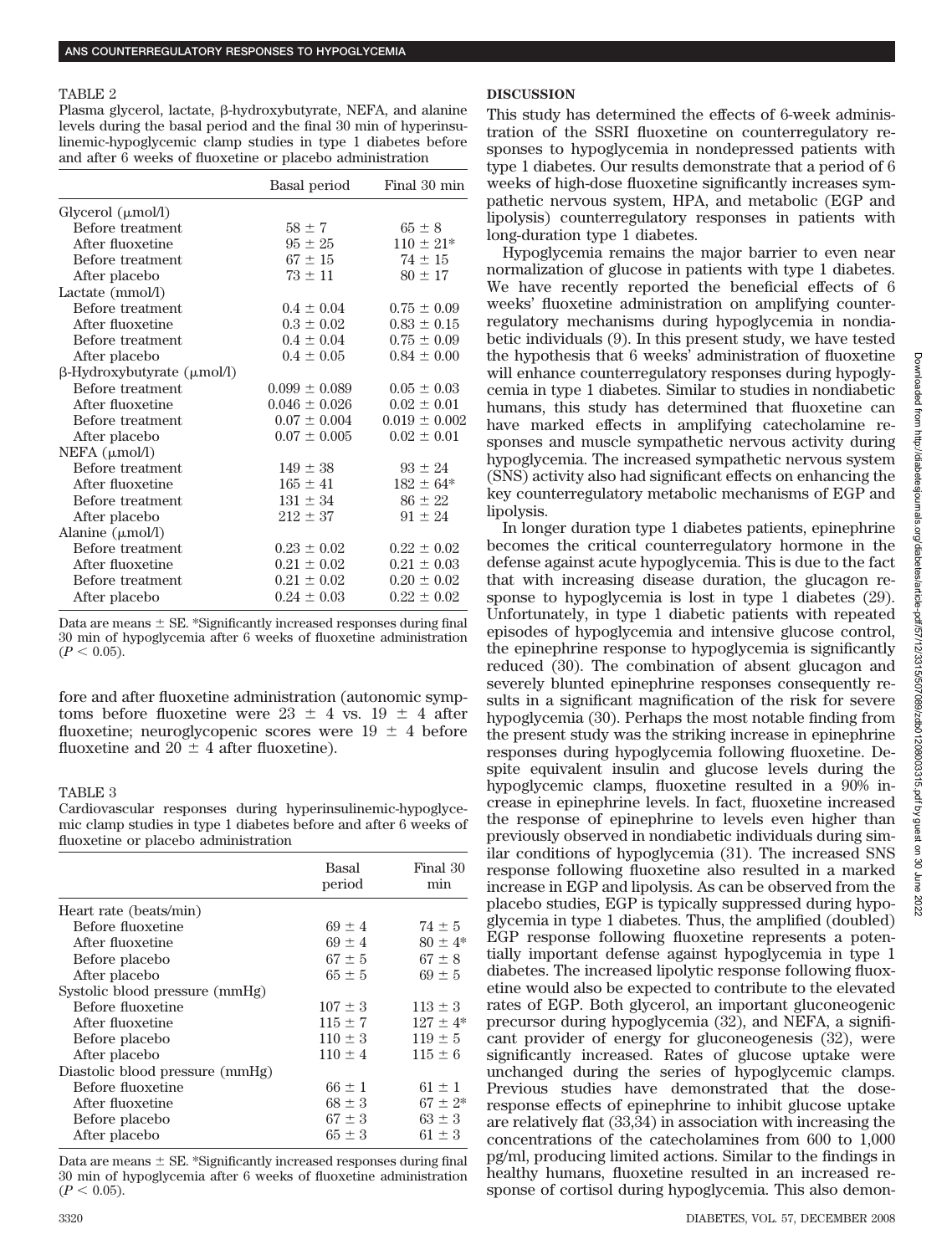strates that the SSRI was having effects to activate multiple neural pathways within the central nervous system (7).

Accompanying the amplified SNS responses were significant increases in blood pressure and heart rate during hypoglycemia following fluoxetine. Somewhat surprisingly, there was not an increase in symptom scores despite the significant increases in central ANS drive and the respective target organ responses (i.e., liver, adipose tissue, and heart) following fluoxetine. This apparent dissociation between neutral symptom responses and increases in other components of the sympathetic nervous system following fluoxetine was also clearly demonstrated in the previous study with nondiabetic individuals (9). These data further suggest that serotonergic pathways are involved in the generation of symptom responses during hypoglycemia. Recent work in humans has demonstrated that hippocampal and thalamic regions of the brain are activated during hypoglycemia (35). These areas are involved in mood and function known to be affected by SSRIs (36). We therefore hypothesize that fluoxetine exerted a relatively restraining effect on symptom generation while stimulating neurohumoral and cardiovascular sympathetic tone during hypoglycemia. Similar to our findings in nondiabetic individuals, despite the increased sympathetic nervous system drive and elevated epinephrine levels, fluoxetine had no effects on amplifying glucagon responses during hypoglycemia (9). This would add support to the hypothesis that there is an inherent B-cell defect restricting glucagon release during hypoglycemia in type 1 diabetes rather than simply just a loss of ANS input into the  $\alpha$ -cells (37).

Another point that should be noted is that fluoxetine only amplified counterregulatory responses during hypoglycemia and did not increase basal homeostatic mechanisms. Thus, there were no differences in baseline cardiovascular, metabolic, and neuroendocrine parameters following fluoxetine or placebo. The lack of chronic effects of an SSRI to increase basal neuroendocrine activity before hypoglycemia was also reported by Sanders et al. (10) in their recent study using sertraline in nondiabetic conscious rats. We also found that chronic administration of the SSRI fluoxetine in nondiabetic individuals had no effects on increasing basal cardiovascular, ANS, and metabolic function. However, basal plasma cortisol (but not glucagon and growth hormone) was increased by fluoxetine in nondiabetic individuals.

Data are accumulating regarding possible mechanisms for SSRI enhancement of ANS and HPA axis responses during hypoglycemia. Activation of a number of serotonergic receptors ( $5HT_{1A}$ ,  $5HT_{1C}$ ,  $5HT_{2}$ , and  $5HT_{3}$ ) has been demonstrated to increase sympathetic nervous system outflow (5,6,38,39). Additionally, both systemic and central administration of SSRIs have specifically increased adrenal catecholamine and epinephrine release (7,8). Two recent studies have also demonstrated that chronic administration of different SSRIs can amplify counterregulatory responses during hypoglycemia in both healthy humans and conscious rats (9,10). The findings of increased cortisol and catecholamines cannot determine whether the SSRI was being sensed at central (i.e., brain), peripheral (i.e., adrenal gland), or even both sites to augment counterregulatory responses. However, the finding that MSNA was increased in the present study certainly indicates that central sensing and action of the SSRI were occurring. The effects of SSRIs on HPA responses during stress appear to

be more complex. We have found that fluoxetine can increase plasma cortisol responses during hypoglycemia in both healthy and type 1 diabetes humans. Durand et al. (40) have also demonstrated that fluoxetine can amplify corticosteroid responses to stress in conscious rats. However, Sanders et al. (10), studying a different SSRI (sertraline) and species of rat (Spraque-Dawley), found no amplification of HPA axis responses during hypoglycemia. Thus, the physiological effects of SSRI may be different depending on the specific agent and experimental model under investigation.

The present study has provided an evaluation of the effects of fluoxetine on physiological responses during hypoglycemia in a group of metabolically well-controlled type 1 diabetic patients. These individuals typically have the highest prevalence of hypoglycemia and might be expected to benefit most from strategies aimed at improving ANS responses. Six-week administration of high-dose fluoxetine had marked effects in amplifying epinephrine and metabolic counterregulatory responses. However, the dose of fluoxetine used in this study is higher than the average dose of the drug used in clinical practice,  $\sim 33$ mg/day (41). Fluoxetine was increased to the highest clinically approved dose of the drug because we wanted to ensure that the largest experimental signal was generated in these initial studies. Additionally, the subjects enrolled in our study were not depressed and did not have any major psychopathology. Thus, we cannot determine whether similar results would be obtained in depressed individuals. In addition, we did not formally assess whether fluoxetine would have any effects on cognitive function during hypoglycemia. This is an important clinical consideration and deserves further study. Overall, fluoxetine was well tolerated. Body weight and A1C were no different in the placebo or fluoxetine groups. Rates of hypoglycemia (albeit anecdotally reported by the patients) appeared to be unchanged  $(n = 3)$ , improved  $(n = 3)$ , or relatively improved  $(n = 2)$  (i.e., unchanged frequency of hypoglycemia with improvement in A1C of  $\geq 0.8$ %). Therefore, we cannot determine whether fluoxetine increased sympathoadrenal responses by reducing episodes of antecedent hypoglycemia and/or by directly stimulating ANS responses during any given episode of hypoglycemia. Fluoxetine administration was started at 20 mg and increased in a stepwise fashion to 80 mg in an attempt to limit side effects of the drug. However, two subjects receiving fluoxetine withdrew early from the study. Both of these subjects were only receiving 20 mg of the drug and reported nonspecific side effects. Interestingly, the higher doses of the drug (60 – 80 mg/day) were very well tolerated, with no reports of unpleasant side effects. Thus, in the present study (and our previous study in nondiabetic individuals), the side effects with fluoxetine appeared early, dissipated after continued use, and were not dose related.

In summary, this study has demonstrated that 6 weeks' administration of fluoxetine can markedly increase key sympathetic nervous system (epinephrine, norepinephrine, and muscle sympathetic nervous system), metabolic (EGP and lipolysis), and cardiovascular counterregulatory responses during clamped moderate (2.8 mmol/l) hypoglycemia in type 1 diabetes. The study also demonstrates that serotonergic mechanisms can play a significant role in regulating ANS and HPA physiological responses during hypoglycemia in type 1 diabetic individuals. In conclusion, the present results have provided novel findings demon